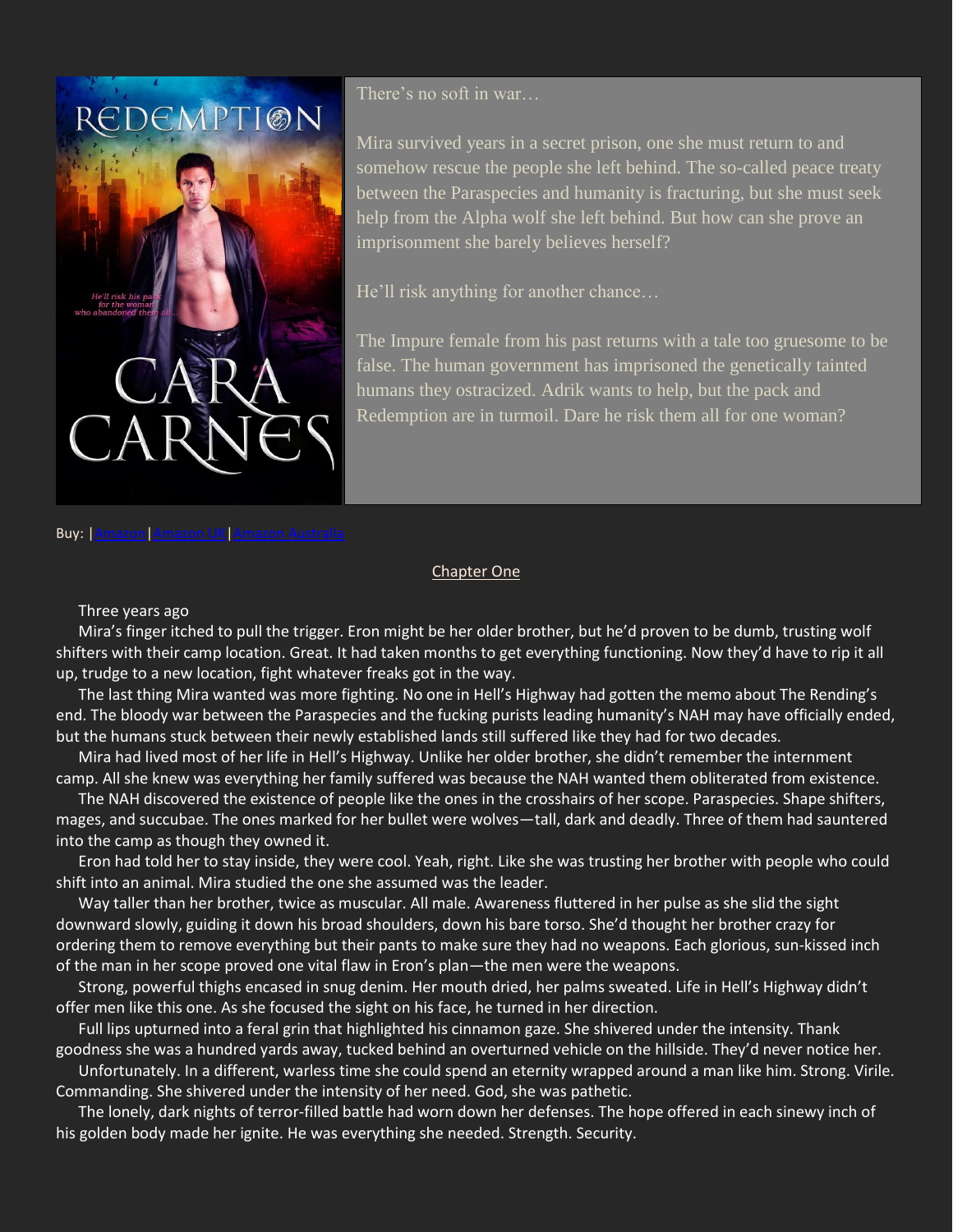Hope.

He was also everything she feared. Her finger trembled on the trigger. Unlike most in the Highway, she'd never killed. But she would if necessary.

Eron coddled her. Sooner or later he'd have to see reason. It was time she took her rightful place within The Alliance. The movement to protect Impures from the succubae and the NAH needed fearless, fast people like her now that they'd secured assistance from the man in her crosshairs.

Redemption was a long way away from The Alliance's primary base of operations. Supplies and munitions were impossible to come by. Fortunately, the wolf shifters running Redemption had offered their assistance. Whatever provisions they needed would be theirs, in exchange for whatever intel The Alliance gathered.

It was a good deal.

Assuming they could be trusted.

Not that the tight-lipped paranormals bothered to offer any intel in return. They never spoke to outsiders about Paraspecies business. Ever. Eron never really knew who was in charge when he spoke to a group of them, like the one that'd arrived just now.

They'd spoken with Eron before, and he'd finally gained their trust. It was the only reason they knew who in the group was their leader. Mira respected the protectiveness within their pack, the way they held things important to them close. What would it be like to live among a group so tight knit? Adrik. The name suited the man. As he shook hands with Eron, she set the rifle down and rubbed the tension from her neck. It'd taken longer to secure the deal than she'd expected. The sun's rays blasted her skin with blistering heat, but she remained still. Eyes closed, she took a few deep breaths.

Crackling limbs behind her made her eyes snap open. She reached for the rifle but someone grasped her wrist firmly. Shock riddled her mute and she cried out under the pressure.

Adrik.

How?

She blinked away the surprise firing within her adrenaline-fueled bloodstream as the same primal grin she'd appreciated moments ago returned to his handsome face. The distance had done him no justice. The man was gorgeous.

She punched and kicked. The strong fingers wrapped around her wrist eased slightly. His other arm wrapped around her waist and drew her closer.

"Easy there, spitfire."

"Let me go."

Laughter tumbled from him. His muscles flexed beneath her splayed fingers. She swallowed the fearful scream in her throat and studied him a moment. Silence ticked by, moving slower than her quickening pulse. She stared at his lips. So full.

"You know how to shoot?" He held up the rifle. When had he taken it away?

"Give it back and you'll find out." Something crawled in her gut. She stared at the gun a moment, then at him. Damn. He's bigger than I thought up close.

He chuckled a moment and settled her against his side. The scent of woods and clean grass filled her nostrils. "What's your name?"

"Mira."

"Beautiful name. I'm Adrik."

"I know." She swallowed. "You aren't as hairy as I thought you'd be."

Crap. Did she really just say that? The wild laughter around her signaled two things. One—yes, she'd said it aloud. Great. Two—they weren't alone. Damn. Heat rose in her cheeks as she wondered if tunneling through the ground would be worth the effort. Eron warned her she'd regret her fast mouth one day. She was pretty sure the day was unfolding.

"Sorry," she whispered.

"I'm sorry my lack of hair disappointed you."

"I'm so not disappointed." Crap. There she went again.

His smile softened. Amusement flared with something darker in his eyes. Whatever it was made her belly flutter and her limbs weaken. "I'm thinking we'll get to know one another quite well, Mira."

"We'll see. I still find it hard to believe your kind gives a damn about Impures."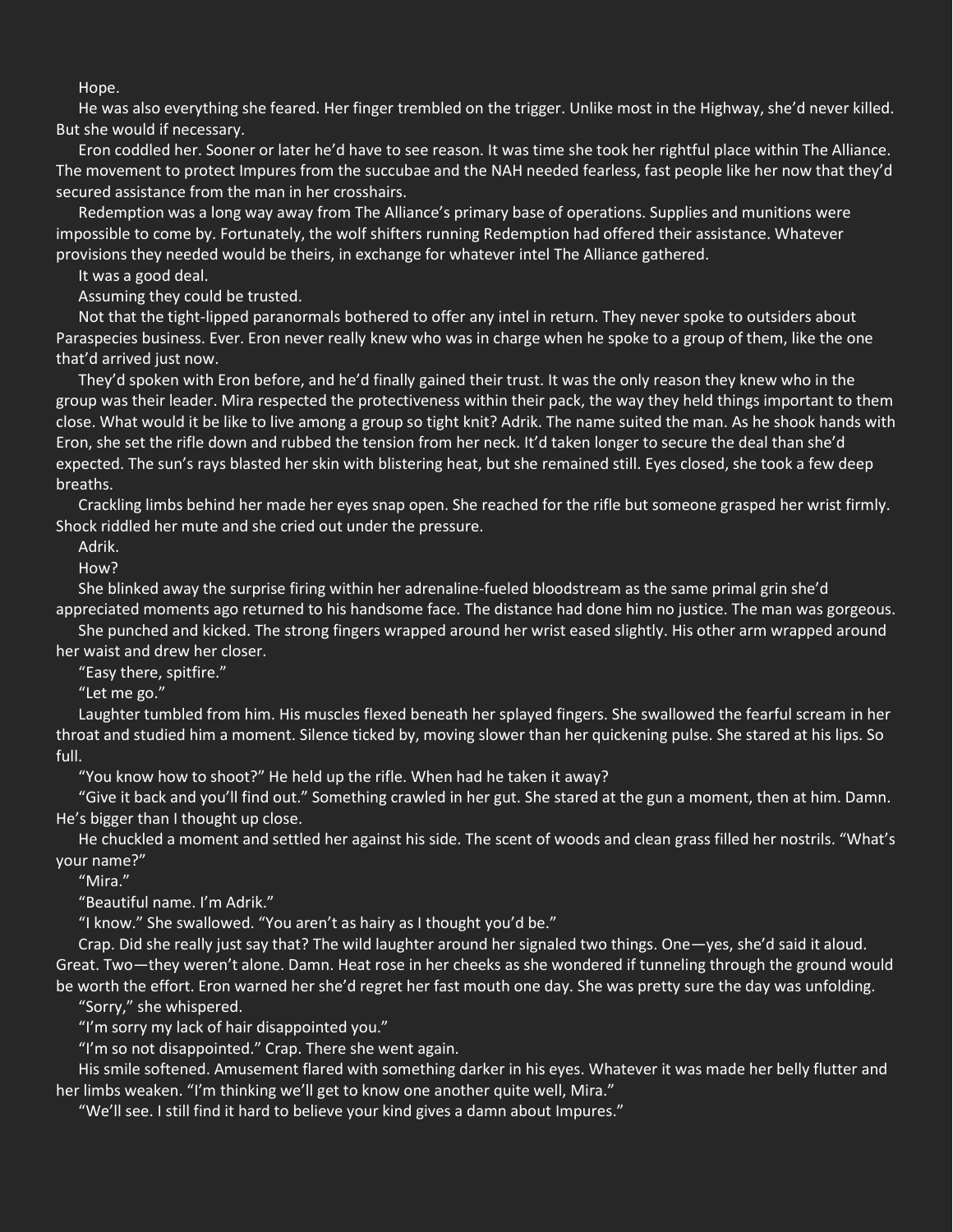"Your success ensures our security. The NAH and succubae have to go through the Highway to get to us. If The Alliance keeps your area safe, we're safe."

It made sense. Still. Mira wasn't accustomed to someone caring about her. Awareness drifted between them. His hand moved along her back. She repeated the action on his bare chest.

"You're so warm."

A low rumble emanated from his chest. Shock stilled her. Had she been petting him?

"Sorry."

"I like your touch, Mira. My kind are very tactile."

"Oh." Oh. The possibilities cast a soft haze in her brain as her fingers continued gliding along his heated skin. "That's nice."

"Mira, look at me." He smiled when she looked up at him. "I'm thinking you're gonna be the best trouble to wander into my life."

"I'm not trouble," she defended.

He chuckled. "Every inch of you is trouble, and I'm looking forward to every moment." \* \* \*

Two years ago in Redemption…

Pleasure sparked along her skin, exploding wherever Adrik touched. Deft fingers delved beneath her bra and cupped her breast. Groaning, she deepened the kiss and clung to him, desperate to experience whatever existed beyond the precipice she traversed every time she snuck away with Adrik.

His name escaped her, an excited utterance born of desperation. His lips trailed along her neck. Cool air brushed along her skin as he drew her shirt down and exposed her bare breast. Wait. Where was her bra?

Confusion mingled with agitated arousal. She reached for him, running her hand under his shirt. Abdominal muscles honed from hours of grueling, daily practice flexed beneath her splayed palm.

"I need to fuck you, sweet Mira. I need to feel you come around my dick." He pinched her nipple. Sensation coursed through her, pooling between her legs.

Shock stilled her. Her pulse spiked and adrenaline blasted through her veins. She couldn't imagine denying him anything he wanted, but was she ready for him?

Yes. A thousand times yes.

Tentatively, her hand drifted downward until she cupped the prominent bulge that'd been the subject of many of her recent fantasies. Adrik growled and gently seized her neck. Desire danced along her spine in tiny tingles as he nibbled on her lips. His tongue delved, demanding her surrender as he thrust in a rhythm her entire body memorized.

Her pussy clenched and she swallowed her startled gasp when his fingers were suddenly there, where no one had touched her before. She squeezed her legs together, bracing herself against the wall behind her.

Oooh.

"Adrik, please."

He tensed and withdrew, his obsidian gaze blackened fully by desire. Her breaths came in tiny pants beneath the intensity raging there as she clung to him, wondering why he'd stopped. Why he always stopped? Oh no. He must've thought she wanted him to.

"Fuck, Mira. Stopping's getting harder."

"So don't." She dug her fingers into his thick arm. "Don't stop. This was meant to be. I can feel it. Can't you?" The few moments she spent with Adrik here, in Redemption, made the hellacious journey through Hell's Highway worthwhile. NAH forces skirmished with Eron's resistance fighters more often, making every day a battle of survival. The intel she carried to Adrik and his people ensured her brother's safety. As long as the Paraspecies knew what happened with the NAH and Eron's fighters, they'd send weapons and warriors to train the latest wave of Impure fighters.

Somehow, though, she managed to forget all that for the few moments she was with Adrik. But he resisted the attraction growing between them. She couldn't lose him.

"You and me…what you're thinking it'd mean can't happen, Mira. Redemption and The Alliance working together is too important. My pack has to come first, so does your brother and your camp." Regret softened his face as he distanced himself.

The cavernous expanse he set between them every time returned. Though they stood scant inches from one another, he was a universe away. The ever diligent, sacrificial Alpha wolf. Damn him and his duty to his people.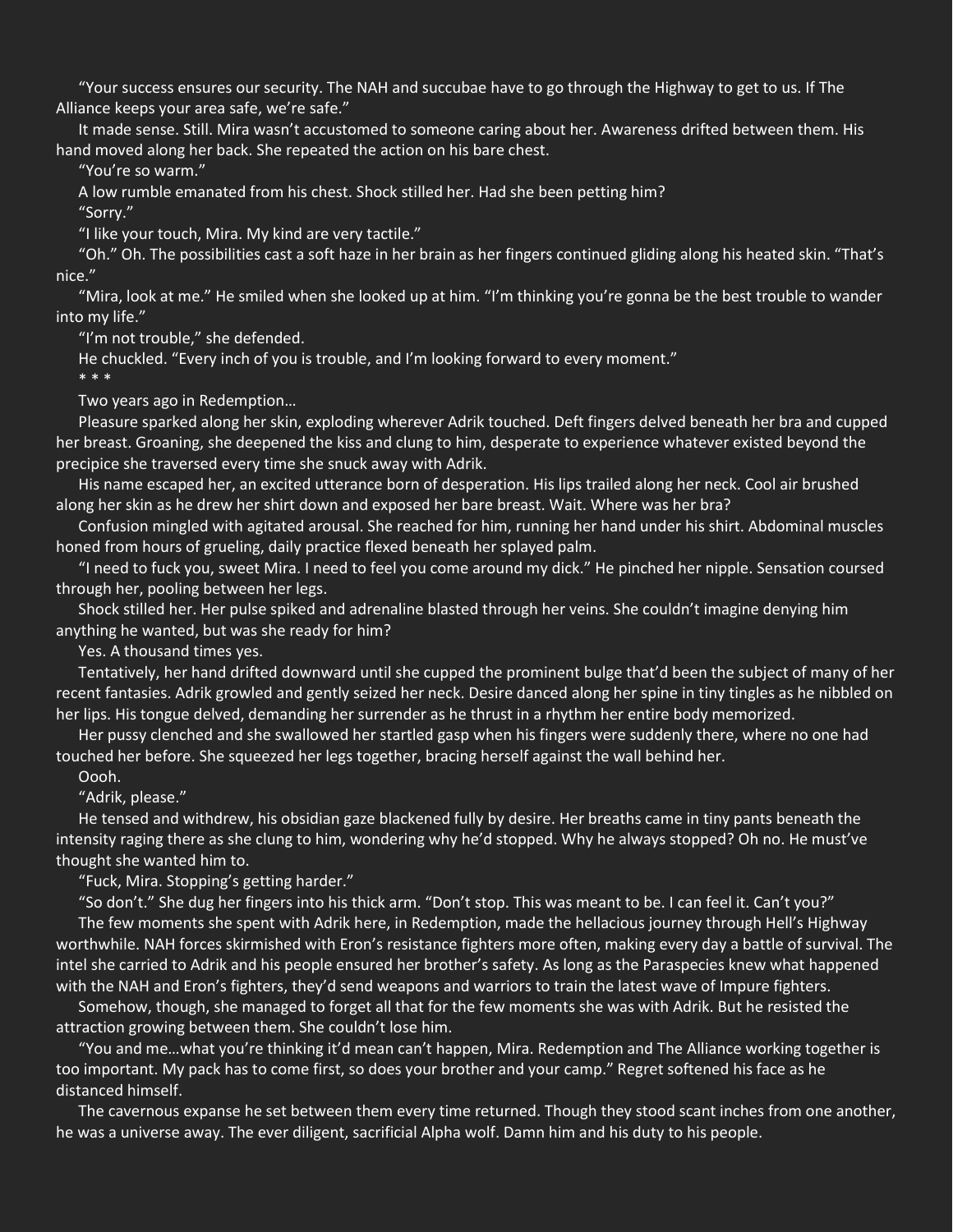"One day you'll realize you can have a personal life and still lead your pack. I'm not asking for forever, but I need to know there's more than a stolen moment here and there."

She needed to know she was the only one. Jealousy clawed her insides. She still remembered seeing him with a woman in the alley behind Medical a month after she'd met him. She'd yet to venture into the area behind the most heavily used building in Redemption. No matter how many injured Impures Adrik's pack treated, there were always more of Mira's kind desperate for their help. She used to love helping however she could—dressing minor wounds, administering antibiotics.

Seeing that woman with him ruined that for her. Her pussy clenched, wondering what it would feel like to be the woman he shoved against the alley wall and fucked so fiercely Mira swore she'd heard the slap of flesh on flesh from across the empty market square.

Adrik cupped her face and brushed a kiss along her mouth. "I know. Next time, we'll figure some of this out, okay? Things should be a bit calmer by then."

She nodded. "Guess that's my cue to make tracks back to The Alliance."

Darkness clouded his gaze before he looked away. "I hate this shit. Every time you leave here makes my wolf howl. Eron is a fool for allowing you to be a runner."

Eron hadn't been left much of a choice. The desperate need for runners meant she'd finally been granted her wish eleven months ago. Ever since then she'd existed sprinting the long distance between The Alliance encampment and Redemption. Each time she left Adrik got harder, though.

"When will you be back?" he asked.

She shrugged. "It all depends on how the border wars are going. The succubae have been silent lately, so it could be a while."

A part of her hoped they'd need provisions or munitions soon, but that'd mean The Alliance battling either the succubae to the north or the NAH to the east. Neither was good for her people. She'd always maintained a glimmer of hope that one day peace would come to Hell's Highway.

"Would you stay here in Redemption, if my pack agreed?"

"What? Permanently?" She swallowed the hope back and forced reality to the forefront.

"Yes." Determination rose in his voice and pinged her thumping heart. "We've been talking about offering residence to a few Impures in exchange for their services to keep Redemption running."

"What about us?"

His jaw twitched and he looked away. Just as she'd suspected. Over the past couple of months several in his pack had mated Impures. Though still rare, it wasn't outlawed nor shunned from what she could tell.

Then again, none of them were Alpha. He probably operated off different rules. Not everyone in his pack embraced the couplings. She'd seen the scorn firsthand. Having their commander with an Impure would be problematic.

The fact he was even discussing possible scenarios that kept her closer offered hope. Her stubborn wolf was mulling things over, trying to figure out a way to be Mr. Perfect Alpha while also holding onto her. The implied sentiment, though unspoken, warmed her.

"Think on it. We'll talk next time." She brushed a kiss on his cheek and picked up the heavy backpack. Settling it on her shoulders, she headed out of the alley.

"Mira."

Don't turn around. Keep going. Don't turn around.

"Mira." His voice rose. Desperation resonated in each syllable."

She turned.

"We'll figure this out."

## **Chapter Two**

Adrik stood sentry at the rarely used northern entrance to Redemption and stared out at the desolate highway. A soft breeze whipped hot, arid air across his skin and the punishing heat of the sun blazed overhead. Today marked the end of an era. How did he reconcile himself to a fate he wanted no part of?

As though sensing his darkening thoughts, his second in command appeared and took position beside him. Ren always appeared when needed. "Are you ready for this, man?"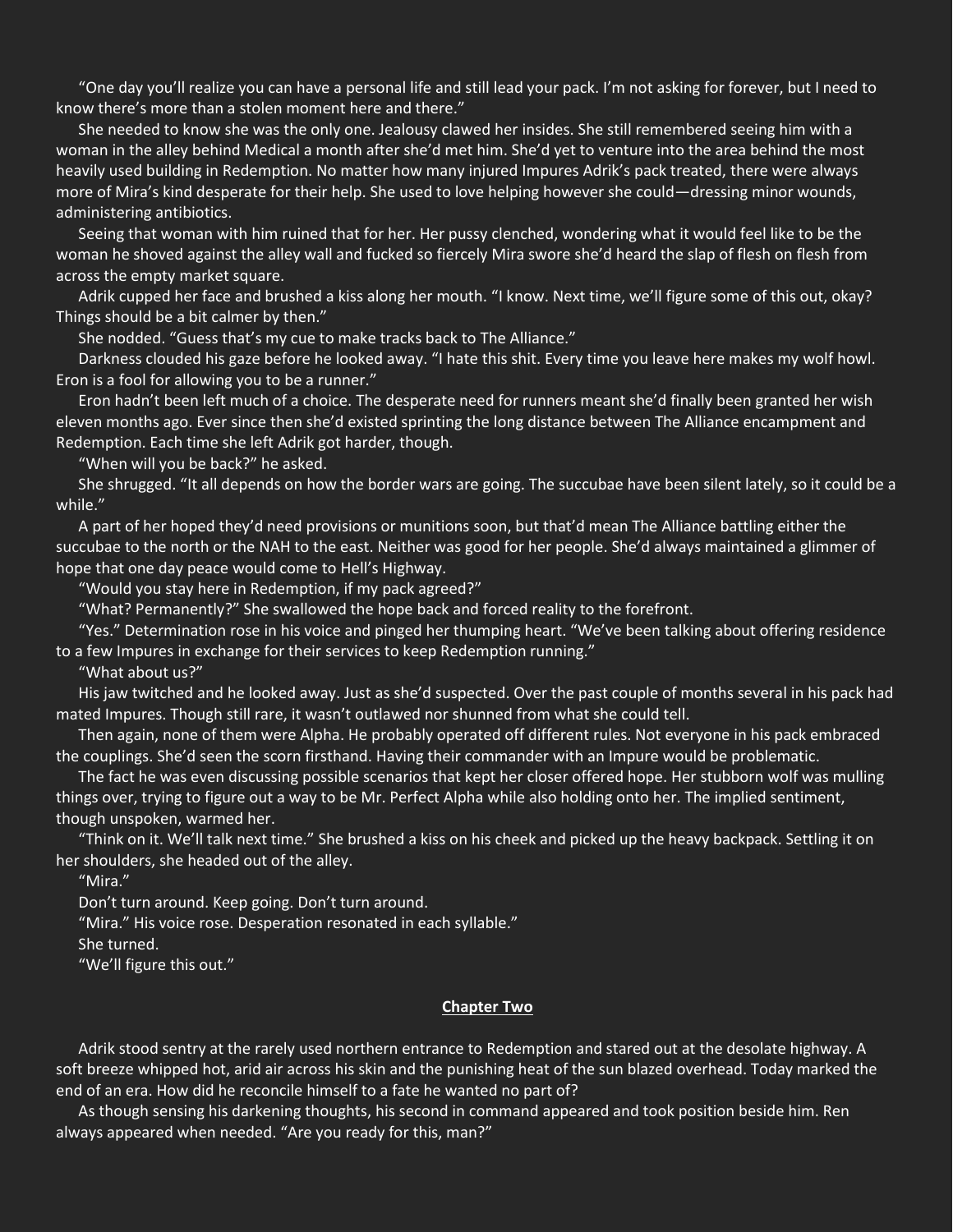"No." How did one prepare to take away everything from a mentor? Whether Jarvis was willing or not didn't matter. The wrongness still burned in Adrik's blood. "Is everything ready?"

Ren grunted. "As good as it'll get under the circumstances. We salvaged what parts we could from the barracks to get the water heater in the cottage functional. Giles diverted the necessary solar reserves. There should be plenty of energy."

Running a city as large as Redemption with archaic equipment required sacrifice, most of which fell on his pack. They lived in squalor with no complaint to make the visitor portion of the bartering post thrive.

Starting today they'd have to find new ways to make it work because the cottage needed to run as though it was brand new.

"And the air conditioning?"

"It won't work perfectly, but it'll keep her cool, comfortable."

Dread pitted Adrik's gut as he stared out at the highway. "We've survived decades of war, but I'm not sure the pack will survive this."

He looked over his shoulder to where the majority of the pack stood silently. Waiting. Sadness cloaked them all. Its presence choked him.

"We attempted to contain them. Marek and Giles both suggested an organized reunion tomorrow, but the pack wants to see Bessa—even if only from a distance." Darkness settled in Ren's gaze when it landed on Adrik. "They won't let her come home to no one."

Adrik stifled the curse lodged in his throat. "Why would Command Central think our pack can get past this after the losses they've already suffered?"

"We'll manage because everyone will follow your lead. Bessa's sharp. She's the mate of our Alpha Commander and knows her people need her. She'll be prepared for their presence."

Dust billowed into a thick cloud in the distance. Unease pricked his skin. A lone vehicle made its way down the dilapidated road. "They were supposed to have an escort."

"Fucking flyers probably didn't think it necessary to escort them all the way here and diverted toward the south to tend to the borderland wars with the Outsiders."

As Alpha wolf of the quadrant, Adrik was more than aware of the battles to the south. Fortunately Daryn, the Alpha dragon, had insisted on handling the matter. "The support is necessary. He's been down there with his squadrons for well over a month. We can't afford to have our attention diverted much longer. The border with Hell's Highway needs to remain our focus."

Hell's Highway was a small patch of land allotted to the Impures during the negotiations that ended The Rending. The NAH obtained control of all lands east of Interstate 55 while the Paraspecies took everything west of Interstate 35 and north of Interstate 10. Use of the ravaged freeway system made sense even though vehicles were rare these days.

The gray van pulled into the gated entrance as Ren and Adrik stepped aside to allow entry. He made his way round to the driver's side as Jarvis exited the vehicle with a forced smile.

"It's great to see you, man." Jarvis embraced him with a hard slap on the back. "Thanks for letting us come here. It means a lot to her, and to me."

Adrik glanced into the passenger's side and waved at the frail woman he didn't recognize as the sweet, fearless Bessa who'd been embraced by every wolf pack as the epitome of the ideal mate. "How is she?"

"Determined." Jarvis lowered his voice. "She doesn't like to be coddled. There's a ton of plants and gardening shit in the vehicle. She's overhauling the city food garden while we're here. She's pretty sure you've let it fall apart."

"She'd be right. Things have been hectic, so gardening duties didn't hit the radar."

Jarvis grinned. "Good. Really good. She does better when she has something to think about aside from her illness." "Doc's looking forward to working with her," Ren stated.

"Good." The grim expression on Jarvis's face said what his words didn't. There was nothing Doc could do even though he was the most skilled healer of the Paraspecies. No one knew what was wrong with Bessa.

"Let's get you both situated. I'll send someone out to handle your stuff." Adrik smiled as Bessa exited the vehicle and made her way to him on shaky limbs. "We've got a cottage house ready for you two. That'll ensure you have a bit of privacy from the flyers when they arrive. We'll put them in The Tower while they're here."

The Tower, a large skyscraper behind the high-traffic public bathing facility, sat vacant for the most part. Most levels of the building were unusable. Stairwells proved unnavigable for all but the most surefooted of Adrik's pack. It was the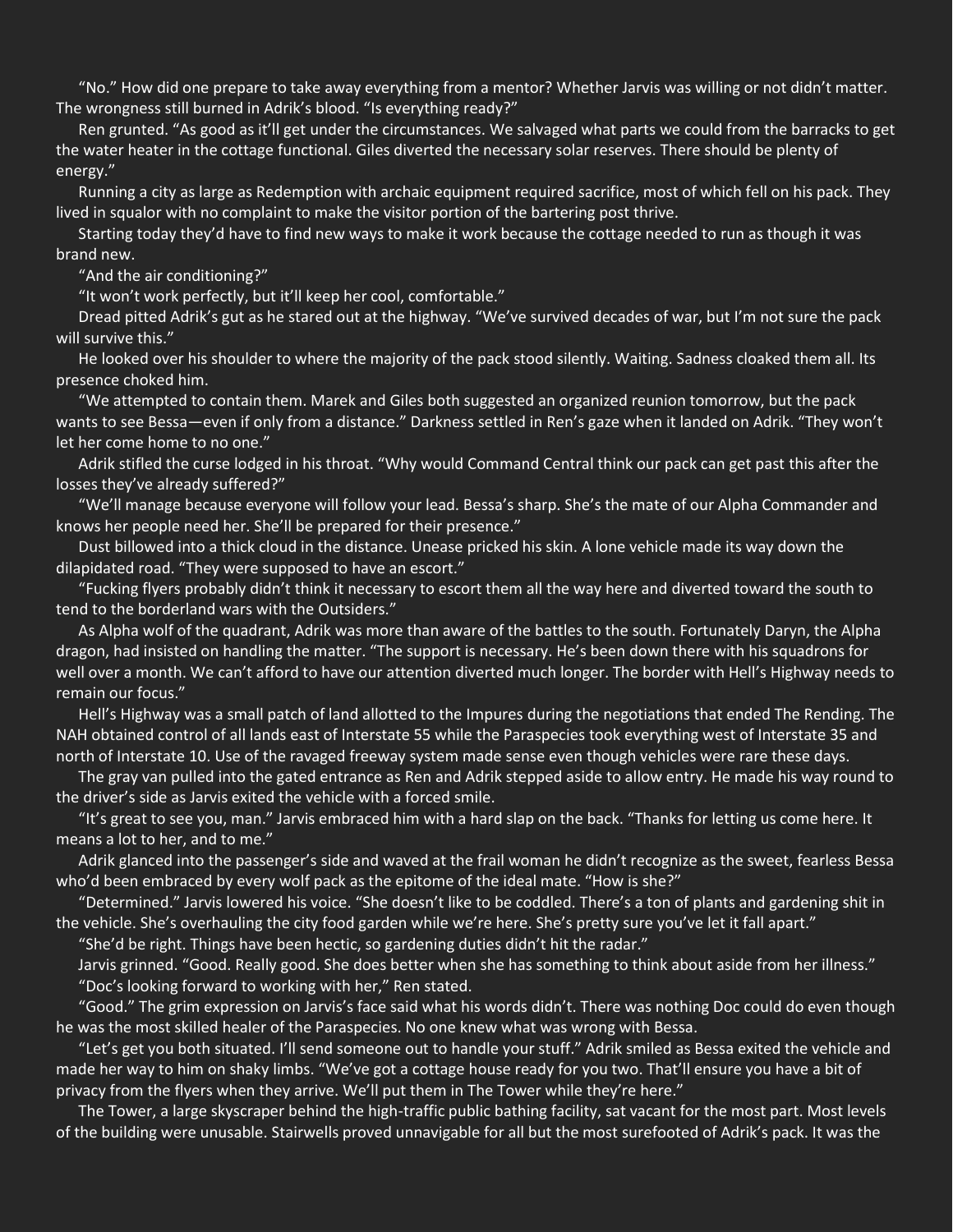perfect defensible location for the visiting elite dragons and gryphons from Command Central, especially since most of the upper levels were immaculate.

The proximity to the Impure cleansing facilities, though, made it less than ideal—especially since the backed-up sewage system was under repair.

"Oh, Adrik. The stench around The Tower is vile and the noise intolerable," Bessa admonished as she wound her arms around his waist and squeezed him tightly. "You always had the same warped sense of humor as my mate. I suppose that's why you two get along so well."

Emotion clogged Adrik's throat. The beautiful shell of haggard female couldn't be Bessa. Her once-thick black hair hung in a thin, stringy mass stopping short of her jaw. A cloudy gray masked the brilliant glimmer he'd remembered in her hazel eyes. Sunken cheeks highlighted her dry lips and pale, damn near translucent skin.

Thin arms covered with the same almost nonexistent skin appeared from beneath the thick blanket. She leaned forward and draped herself against him in a hug he longed to return, but the tension cording Jarvis' body warned him against it. Bessa would probably break in two if someone exerted a wolf's strength on her.

"I heard you're going to salvage our garden."

Bessa smiled and looked up at him as she stepped back and settled her hand on Jarvis's arm. "I've been looking forward to it. I can't wait to see what all you've done with Redemption since I was here last. I've heard so many wonderful stories about all the good your pack does here for the Impures, Adrik. The thankless work to help those poor, unfortunate souls makes my heart swell with pride."

"Some of those unfortunate souls would rather carve out our hearts than accept anything from us," Ren stated. Bessa glowered at him, her face as expressive as always. "Ren Demanno, I know I didn't hear you say that. You know desperation brings out the worst in anyone. I can't imagine how horrid their lives have been in Hell's Highway, forced to kill or be killed while being hunted like prey by the succubae."

Ren's cheeks reddened. "You're right, sweet Bessa. It's good to see you."

Bessa's gaze swept the area and landed on the gathered pack. Pride rose in Adrik when she gasped. Moisture pooled in her eyes and a smile appeared on her lips. "Oh, Adrik. Look at all the babies."

Jarvis wrapped his arm around her waist as she headed toward the crowd. So much for getting her settled quickly and quietly so she could recover from the journey.

"You didn't tell me there were so many babies here, mate," she admonished when she stopped and looked up at Jarvis. "Go, tend to your business with Adrik before the flyers catch up. Ren will escort me to the cottage when I'm done here."

Adrik looked over at Jarvis. "You ditched the flyers?"

Jarvis shrugged. "I didn't want to wait until sunrise to leave."

A wealth of unspoken words spilled from his gaze. He'd wanted time alone with Adrik without golden dragon Trent, the king of the Paraspecies, there. Adrik's earlier agitation eased. At least The Council's decision wasn't a surprise.

Adrik and Ren turned as Jarvis kissed Bessa and whispered words meant for her alone. The woman giggled and responded with softer utterances Adrik couldn't hear. Jesus, the couple had been through hell, but they still loved one another as though they'd just mated.

As Ren escorted Bessa toward the gathered pack, Adrik and Jarvis fell into a silent trudge toward the bustling square where visitors in Redemption could barter for goods, get medical aid, bathe and grab a hot meal.

"I'm glad to have you here, but I hate the circumstances," Adrik said.

"As do I." Laughter and a cacophony of voices from the crowded marketplace a few hundred feet away filled the air. Jarvis pointed at the crowd on the other side of them. "What are they in line for?"

"Medical." The three-story brown brick building served as the pulse of Redemption. Every resource they had was allotted to the facility before any other. "Doc and his crew see thousands daily. The upper level is where the critical are treated. The second level has showers, a rehabilitation area and secured treatment rooms. Most Impures requiring an overnight stay are put in the building across from the alley, the Medical Barracks. They're running two hundred fifty beds on average."

"Impressive, way more than the twenty when I was here last." He crossed his arms and looked at the other buildings. "I see some maintenance is past due."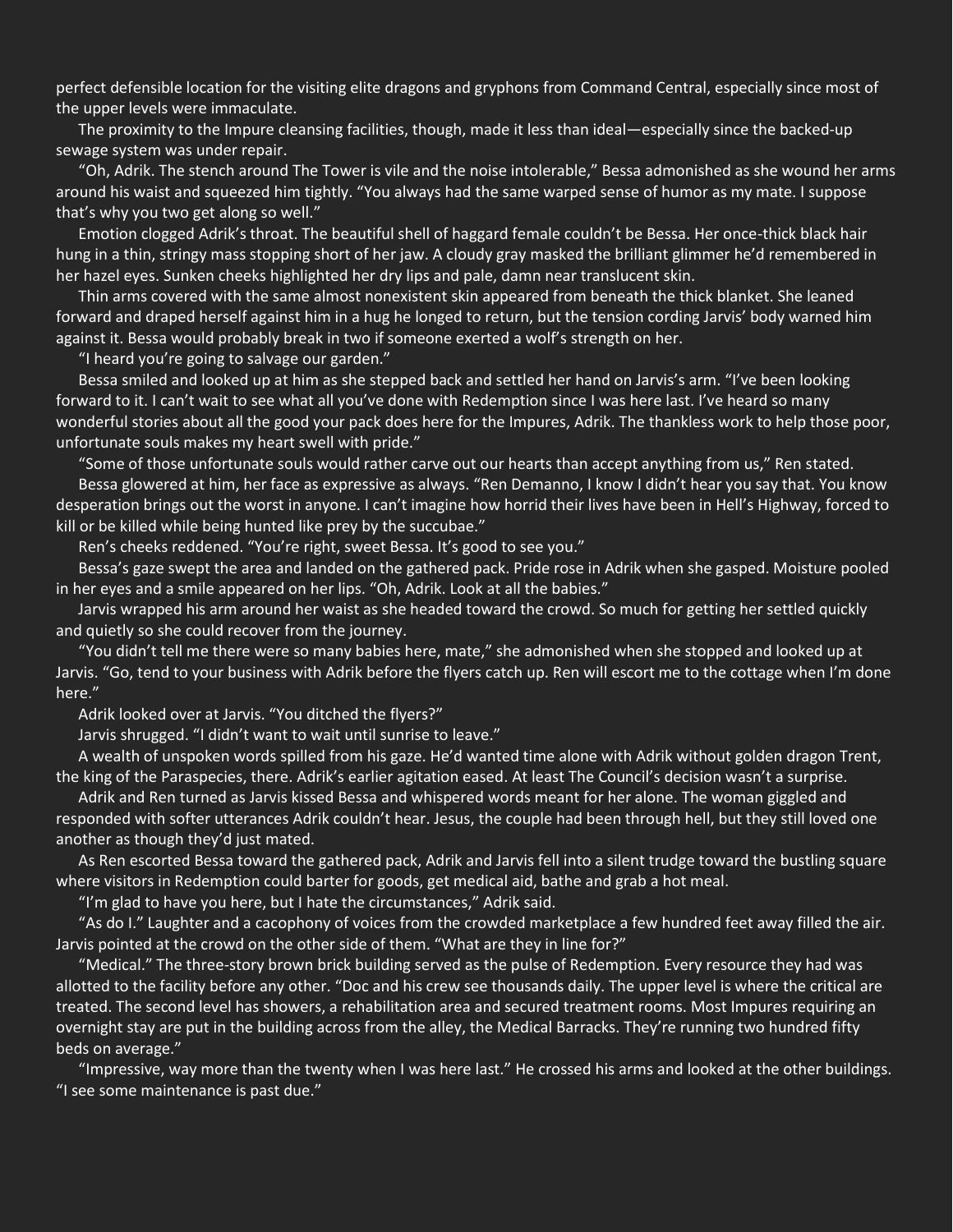Adrik's jaw twitched. "Finding time to patch buildings, mend roofs and replace plumbing falls by the wayside when succubae infiltrate the town. Skirmishes along the NAH bus lines have increased lately, which means more injuries to tend and more people staying for extended periods of time."

Jarvis squeezed Adrik's shoulder. "It wasn't a judgment. No other Alpha could've done even half of what you accomplished here while also leading three packs. Hell, I can't even get some of them to lead one pack, and their borders don't require guarding against invasion by the Outsiders to the south, Hell's Highway to the east—not to even mention the threats in Hell's Playground. My job as Alpha Commander is going to be a vacation for you. I'm exhausted just thinking about taking your place here."

"So you know."

"Yeah, it was my idea for you to assume command. We both know it should've been you all along."

"That's not true." Adrik fisted his hands at his side. He loathed the defeat in his mentor's voice, the utter despair in his weary face. "There's no reason you can't continue to lead us."

Sadness filled Jarvis' weary gaze. "My wolf bleeds for her. When she…" He swiped his hand along his face and sighed heavily. "I'm lost without her, man."

They all would be. Bessa was the blood of their people—the mother to everyone and the one every warrior would die to defend. She'd unified the people amidst the chaos of The Rending. While Jarvis had gotten wolf shifters to support Bredon as king when King Sashi was slaughtered—the starting point of the war—Bessa had been the one to keep the packs there when Bredon died.

"This pack will do anything to help. Just ask."

They continued forward in silence. As they approached the primary entrance to Redemption, children's laughter mingled with the gasps of newly arriving Impures, who were scanning their wrist devices for the first time and saw how little lab test subjects earned for their two-year stint in hellish NAH facilities.

"I forgot how disgusted I get by all this, seeing the volunteers when they first arrive. Knowing they don't remember anything done to them."

"The atrocities have increased," Adrik stated. "Doc noted more unhealed fractures and scar damage." Jarvis grimaced.

Adrik turned to face the man who'd mentored him, fought alongside him for decades. They'd bled for one another and now he was expected to dethrone him?

"Is this really what you want? Say the word and I'll make it go away."

"No, it's not, but Bessa does. She's my concern now, the pack is yours. This is bigger than you and me so, for now, we do what's right for the pack, and my mate."

Shouts echoed within the bustling square. Everyone jostled and shoved their way forward, turning their faced to the darkening sky.

"Everyone, stand back!" Marek, one of Adrik's fiercest sentinels, shouted as he pushed the crowd away to clear space.

Although every Alpha had six warriors serving in the elite position of sentinel within every pack, Marek was so much more. Although Adrik's sentinels primarily oversaw security, he'd somehow been fortunate to have dedicated soldiers like Marek, who worked tirelessly to make Redemption thrive.

Adrik's job would be a hell of a lot more difficult without Marek, Ren, Giles, Peyton, Caden and Cesar. They'd help Redemption through the upcoming transition. More importantly, they'd help Jarvis.

Adrik gazed skyward at the two circling gryphons and lone dragon. The smallest gryphon landed first, his massive body shifting to human form the moment his talons hit the dirt.

What the hell?

In the years since Redemption opened, King Bredon had visited once—at night. Flyers in the borderland outpost were rare enough. Sure, Dragon Alpha Daryn had a den of warriors here, but they remained in human form for the most part.

But that was years ago. The visitors here hadn't seen dragons in animal form in almost a decade. What was King Trent thinking? As the last two men landed in unison and stood, a hushed silence fell over the thickening crowd. Warriors from Adrik's pack shoved their way through the gathering to place themselves between the people and the three men who'd foolishly shifted in front of everyone.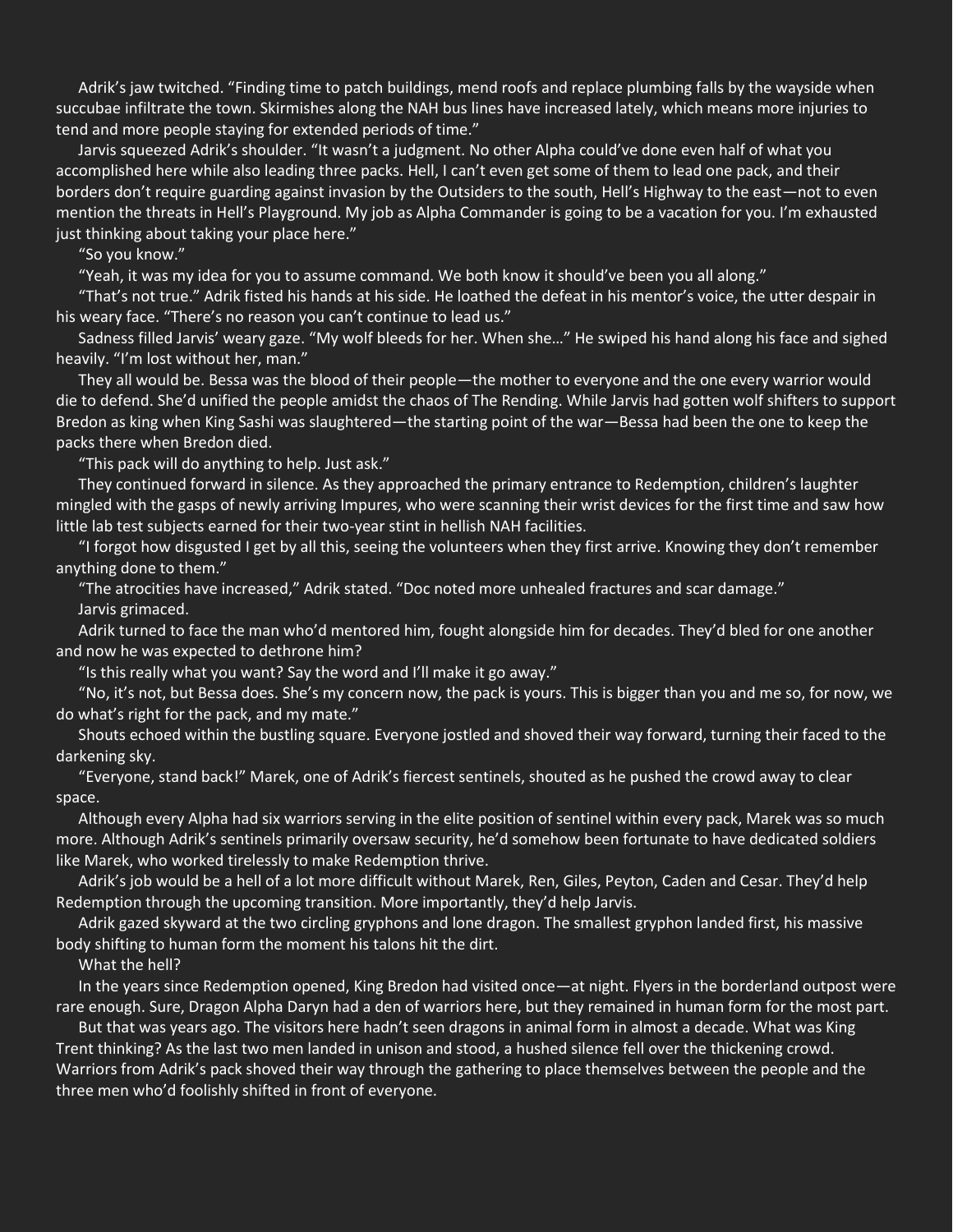Adrik prowled forward, shoving past a gryphon guard he vaguely remembered meeting. Kane. Why had a gryphon with his questionable history been assigned to the elite protective detail? His sister had betrayed their kind and chosen to enslave herself to King Varden rather than suffer in an internment camp or be executed.

"You knew he'd be part of the escort?" Adrik asked Ren.

"Yeah, I meant to warn you in case you recognized him. Kadal vouched for his loyalty. He's been solid." Ren's voice lowered. "Still not happy about their entry. Impures aren't used to seeing flyers in action."

"They won't be seeing it again," Adrik stated as he charged toward the flyers. Idiots.

The legendary gryphon Commander, Kadal, growled and shoved Adrik when he approached the dragon king. The ancient gryphon was more legend than reality, having defended three dragon leaders now. "Step back, wolf."

"Are you crazy? We don't shift in public, especially in front of Impures. Are you trying to incite them?"

The half red, half golden dragon King Trent stepped forward and leveled an amber-flecked obsidian gaze on Adrik. "My apologies. We're short on time and too weary for pomp and circumstance. I didn't mean to distress the Impures. We forget how they react to our kind since we rarely interact with them at Command."

"Of course." Adrik bowed slightly. "I would kneel, my liege, but it's not our custom to do anything to point out the hierarchy."

"Like I said, we're short on pomp and circumstance." Trent grinned as his gaze landed on Jarvis. "Imagine our surprise when we woke and realized our charge was gone."

"You needed your beauty sleep and my mate was restless to get here."

Trent crossed his arms and regarded them a moment. "I assume you two discussed the situation."

"Some," Adrik stated. "Perhaps we should head inside to have this conversation."

Adrik motioned toward Headquarters, but Kadal shook his head and inserted himself into the discussion.

"Inside isn't an option. We stopped to ensure Jarvis and Bessa were here. Daryn called. They need us down South."

Typical commanding flyer bullshit, short on time unless it suited them. Adrik's gaze swept the marketplace. The Impure crowd had dissipated thanks to his sentinels and warriors. The pack drifted down the path of the cottage they'd all helped prepare for Bessa and Jarvis.

One of his beta wolves, Hal, jogged over and waited a few feet away.

"There a problem?"

"Doc's requested your assistance in Medical. We have a security issue."

"Peyton's on Medical," Adrik reminded the beta. "She'll handle it." Few betas liked dealing with the lone female sentinel of the pack, which was why he'd put her in charge of handling day-to-day operations. Her formidable temper proved a worthy deterrent for any pack who may want to cause mischief around visiting Impures.

"I-I…" his gaze widened as it landed on Trent. The wolf stooped to kneel, but Adrik grabbed his shirt and tugged him upward. "Right. Sorry."

"Find Peyton. She can handle Doc's problem."

The beta hesitated a moment, his gaze on the dragon king, then the gryphons.

"Knowing the little hellion sentinel, she's the problem," Kadal growled. "Go. He'll be there shortly. We're leaving soon."

The man nodded his head and tore off for Medical as though the fires of hell were singeing his ass. He was ruthless in battle, but socially awkward more times than not.

"I'll go, grab Marek on the way, just in case. The warriors have the crowd contained now, so he isn't needed out here," Ren stated. Adrik nodded as the sentinel tore off toward the heavily populated area where Impures were treated. They'd learned early on to handle any security issues at Medical swiftly.

"Adrik, I understand your hesitation. To be blunt, I suspect I'd agree with many of your arguments. So, let me alleviate what I assume are your primary objectives."

This should be entertaining. Though he'd fought beside Trent in countless battles, he didn't know the man. "Go on." "First off, this wasn't a decision I endorsed, but many other things are festering at Command Central. I'll trust Jarvis

to fill you in later. For now, know I have my reasons for going along with the Council's decision."

"It's the right call," Jarvis stated. "I trust you to take my place, Adrik. The pack will as well, without question."

"Your presence at Command will give much-needed insight into the Redemption effort. Few understand this site, the fact it's the spine strengthening our defenses." Trent's approval made Adrik calm. "Providing Impures with a safe haven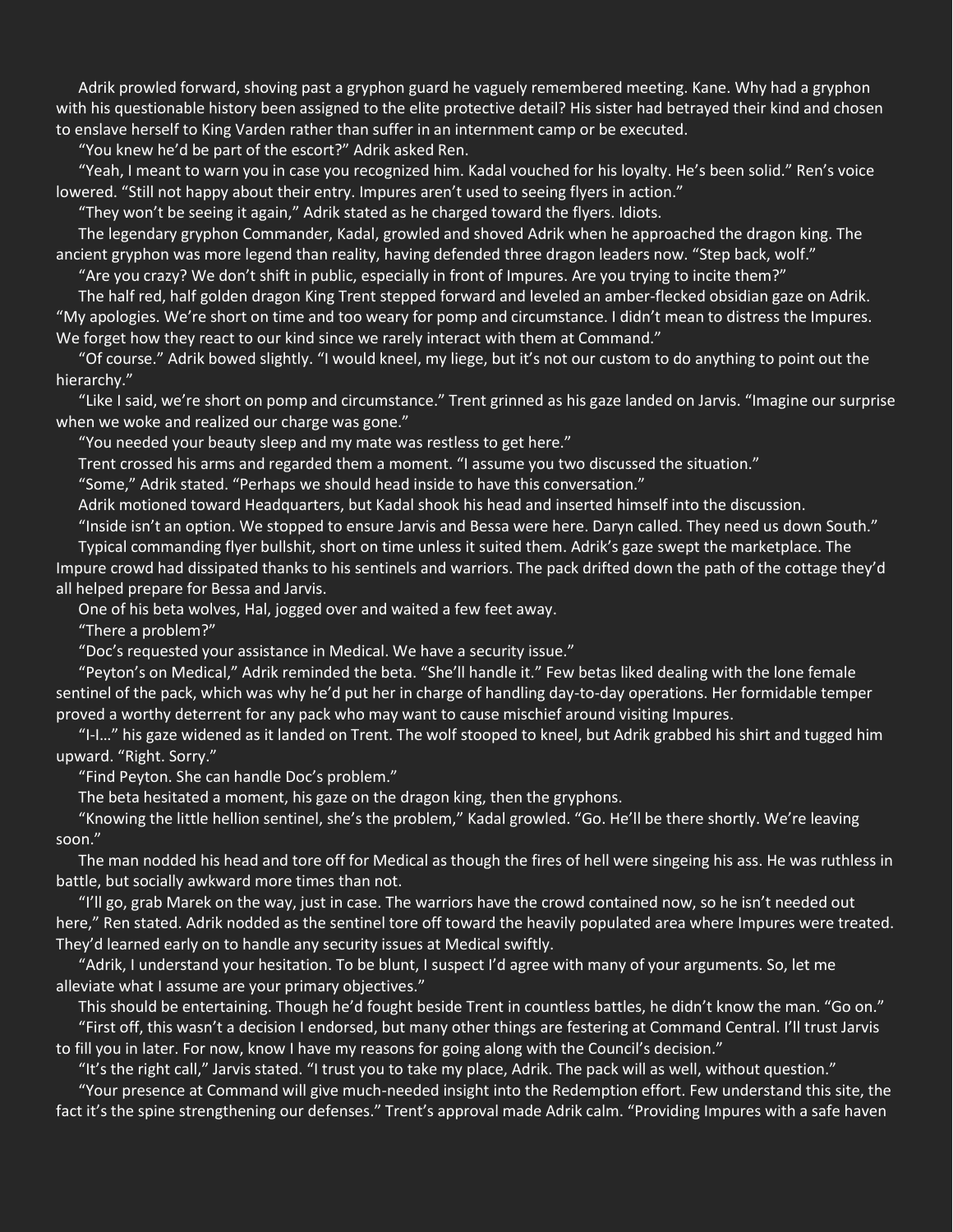keeps their Alliance forces strong enough to fight the NAH and the succubae. Thanks to you they're supplied and trained enough to win."

"Trained?" Kane asked.

"Adrik's three packs in this quadrant rotate into rigorous training regiments for The Alliance," Jarvis supplied.

"Under whose authority?" Kane demanded.

"Mine," Jarvis replied.

Trent sighed. "Let's get to the point. You must be appointed Alpha Commander. Who runs this quadrant and how many packs and sentinels within it will be your call completely. Unlike Council, I realize having Jarvis lead this quadrant isn't a viable option."

Tension vacated Jarvis's stance. "Many of Adrik's sentinels would make exceptional Alphas—far better than some of the other quadrant Commanders."

"Excellent. I trust you to restructure the pack leadership and locations however you desire. I've always endorsed a distribution of packs based on threat levels. What I can offer you is my approval, which translates to a distribution of the dragon dens for each quadrant to coincide with yours. You'll work with us at Command on the specifics, but the call will ultimately be yours."

How many times had he and his warriors discussed potential restructurings? Hundreds of times. Maybe thousands. The potential evident in Trent's promises gave Adrik pause.

"I believe we've given you enough to consider. We'll return once we've handled the Outsiders." Trent smiled. "Good luck with the issue at Medical, whatever it may be."

The man stepped back and leaped. Power hung in the air as the three flyers shifted in mid jump. The startling display of power made the residual gawkers gasp.

"Fucking flyers," Adrik ground.

"You haven't seen anything. Just wait until you get to Command." Jarvis chuckled. "Let's go figure out what's going down at Medical before your beta pisses himself thinking about coming for you a second time."

Amusement rose in Adrik as he swatted Jarvis on the shoulder. "I've missed you, man."

Jarvis locked gazes. "This is the right thing. Think on it, but know it's the only call we have to make. Give my mate the time she needs here. I promise we'll do right by Redemption. Your baby will be in good hands, and so will your packs especially since I want to turn all three over to your sentinels."

"We'll talk about it. Let's get to Medical."

They fell into a trot as they wound through the alley to enter via the side entrance. The scent of antiseptic overrode a pervasive stench of illness wafting from the overflowing lobby. Patients sat in chairs set up along the narrow hallway. Voices rose from the end of the passage.

"Finally. I was about to send Hal after you again." Doc's white dragon assistant, Lynette, pocketed a fistful of tranquilizer darts and headed down the hall.

He followed dutifully with Jarvis on his heels. His wolf tuned to voices rising in agitation. Ren, Peyton and Marek. What the hell?

"Your sentinels are barring me from tending my patient. Remove them or I shoot their asses up." She paused in front of Ren, who'd put himself in front of the shut door.

"You don't know shit about this situation," Ren growled as he stepped aside.

"Then we're having words later about communication, wolf, because the day your pack gets in my way when I'm tending someone—especially someone who's injured—I swear I'll go all red dragon and flambé you all."

"Aren't you a white dragon?" Jarvis asked, his amusement evident since she was all of five foot.

"I'll get it all sorted," Adrik said.

"You'd better. Otherwise I'm tossing all your asses out. There's no reason for an overgrown shrew of a sentinel to try to toss my patient out of Redemption." The white dragon halted before the door. Angered shouts and growls echoed from behind the door. "We don't do shit like that around here, Adrik."

No. They didn't. The shrill scream from the other side of the door left little doubt who the overgrown shrew was. Peyton. The pack's only female sentinel, she was fierce, but short on patience.

Another scream echoed from the room beside him. Adrik growled. He had his own issues to deal with right now namely a shrill female wolf. He threw the door open.